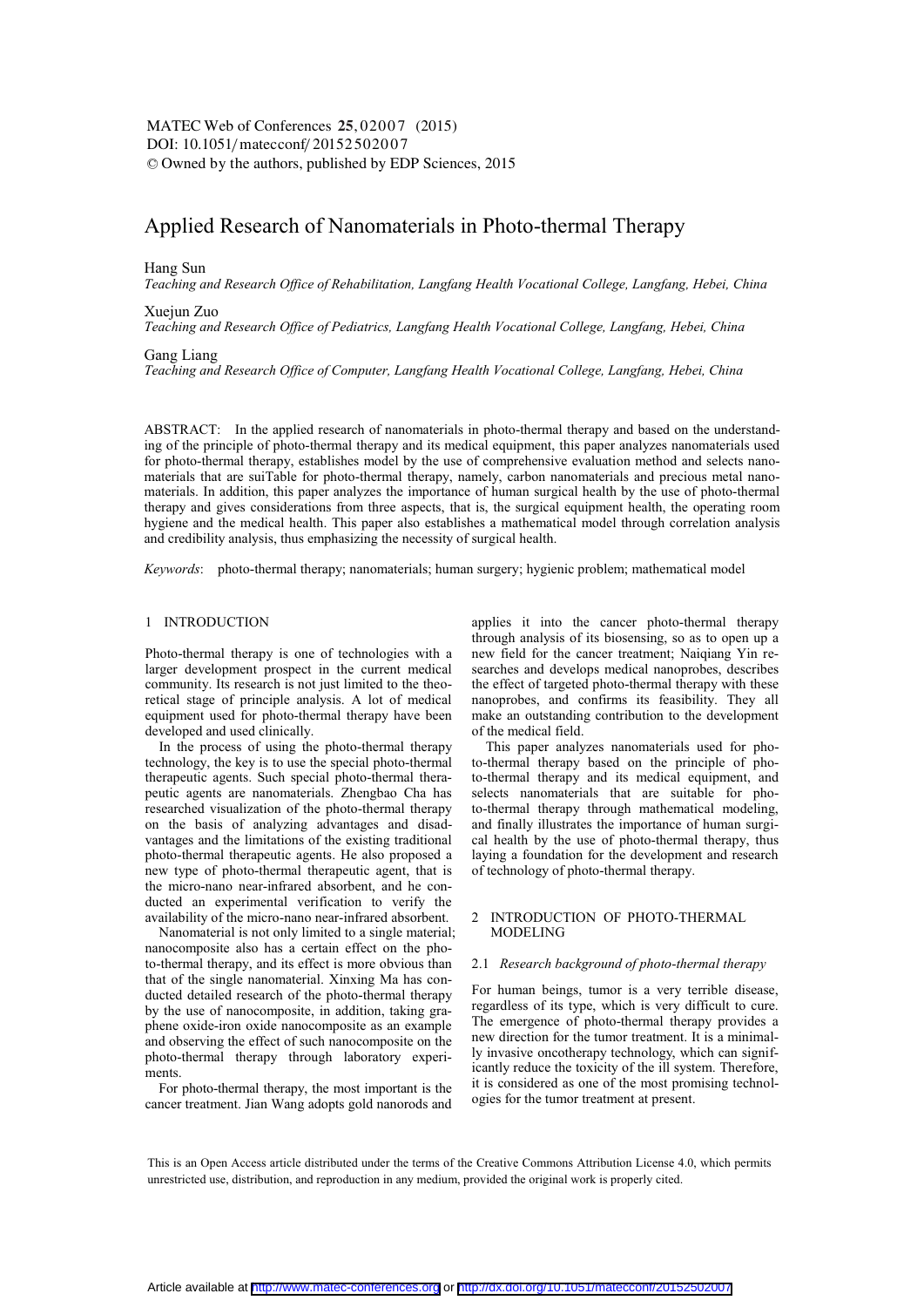## MATEC Web of Conferences



Figure 1. Principle of photo-thermal therapy

## 2.2 *Principle of photo-thermal therapy and medical equipment*

## 2.2.1 *Principle of photo-thermal therapy*

For photo-thermal therapy, it implies that "light" and "heat" play important roles. Typically, a special kind of photo-thermal therapeutic agent may be used in photo-thermal therapy, which may absorb photo-thermal therapy, which may absorb near-infrared light under the impact of such photo-thermal therapeutic agent, and improve temperature at the part of tumor by converting light into heat, that is, the part of "heat", and finally reach an effect of killing cancer cells.

The effect of photo-thermal therapy is better than that of traditional tumor treatment. It is an important direction for the medical field to research and develop at the current stage.

## 2.2.2 *Medical equipment used for photo-thermal therapy*

At the present stage, the technology of photo-thermal therapy has been widely accepted by experts and applied to the treatment of diseases, especially the tumor treatment through clinical studies. Currently, the medical equipment used for photo-thermal therapy is mainly MS-F-1 series of photo-thermal therapeutic equipment, including the dual-cold type, the triple-head type of hot and cold physiotherapy and therapy, different models of photo-thermal therapeutic equipment, and the PTF photo-thermal therapeutic equipment.

Wherein PTF photo-thermal therapeutic equipment may enhance flexibility of subcutaneous connective tissue, promote collagen synthesis, improve status quo of skin, and also effectively get rid of the hair, and improve the skin pigmentation and telangiectasia by the use of photo-thermal technology of smooth restoration (PTF) through photopheresis. The photo-thermal technology of smooth restoration adopts

high-selectivity light absorption principle with safe operation, light and easy-to-carry instrument. The principle is to use the biostimulation principle and the light pyrolysis principle.

Biostimulation principle: Smooth restoration light can stimulate fibroblasts to produce new collagen and elastic fibers. Rearrangement of collagen and elastic fibers can make the skin become plump, smooth and tight, and restore elasticity. In addition, photo-thermal effect can enhance vascular function, and improve microcirculation, so as to improve wrinkles and shrinkage pores.

Light pyrolysis principle: Since the content of pigment in the lesion tissue is much more than that of normal skin tissue, the temperature produced after absorbing light is also higher than that of the normal skin. The concentricity and selectivity of the light energy act on the pigment, temperature rising and producing photo-thermal effect, crushing pigment, and discharging outside the body through the lymphatic tissue without damage to the normal tissue.

The medical equipment used for photo-thermal therapy has become a sophisticated therapeutic instrument through clinical usage. On the whole, it selectively kills lesion tissue by the use of photo-thermal compound effect to promote metastasis and absorption of inflammation, and ultimately achieve the effect of treatment and complete restoration.

#### 2.3 *Nanomaterials and photo-thermal therapy*

Nanotechnology with a very wide range of application fields is one of the most advanced technologies in today's society. Nanodrugs and nanodrug carriers are most widely used in the medical field. In the medical filed, a variety of nanodrug carriers have been developed. Nano and medicine are combined together by the cutting-edge, multidiscipline use of intersectionality through smallness of nanomaterials.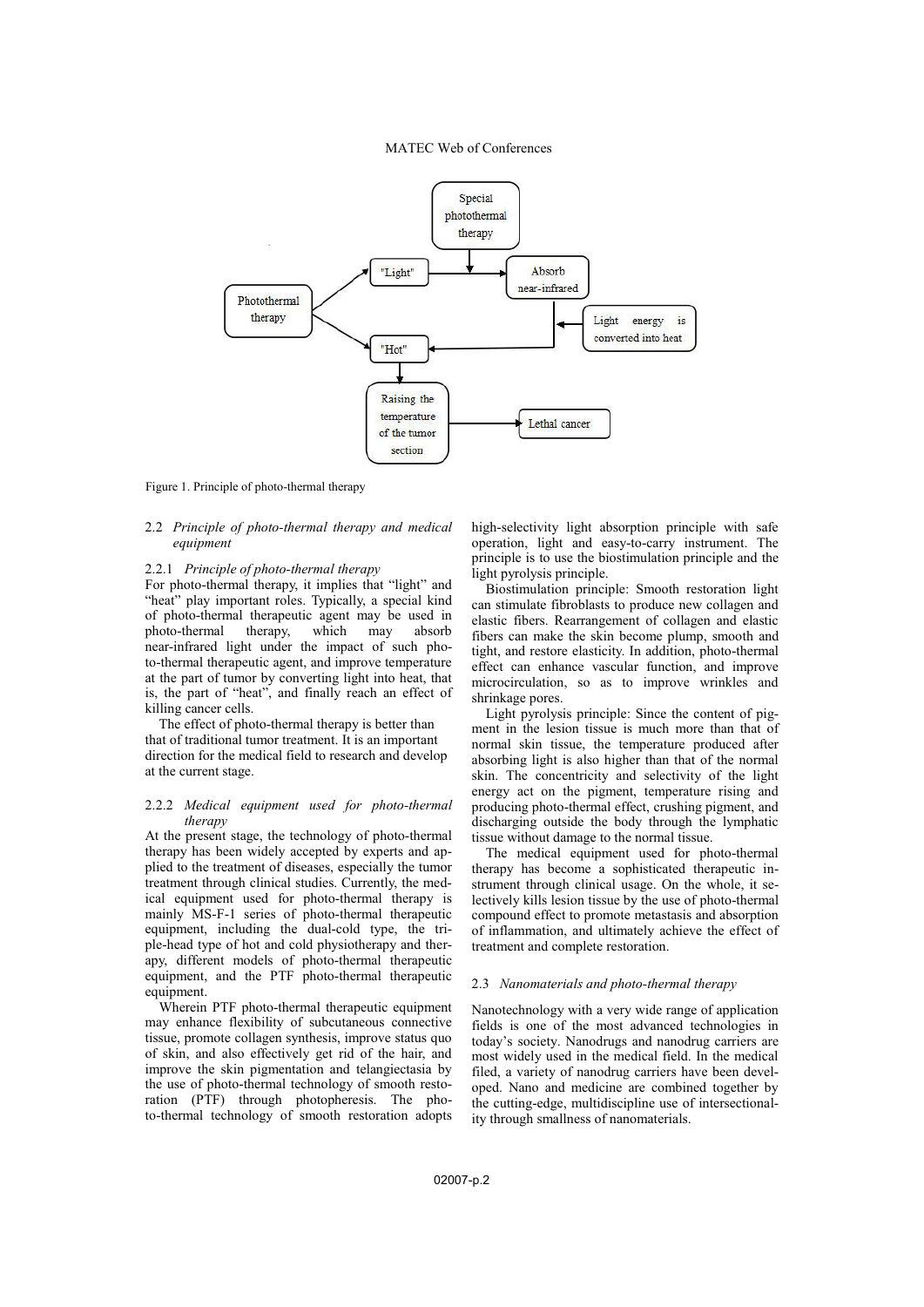

Figure 2. Nanotechnology and medicine

Nowadays, many diseases that are difficult to be cured in medical field can be resolved by nanodrugs. Diabetes, coronary heart disease, hypertension, tumor and cancer can be cured with a very good effect by nanodrugs and nanotechnology. Therefore, research of the application of nanotechnology in the medical field is helpful for its further development and promotion of medical cause.

For nanomaterials used for photo-thermal therapy, there are generally traditional organic compounds, carbon nanomaterials and precious metal nanomaterials. Traditional organic compounds include polyaniline and indocyanine green; carbon nanomaterials include carbon nanotubes and reducing graphene; precious metal nanomaterials include gold bars, gold nanoshells and gold cage.



Figure 3. Photo-thermal therapy with nanomaterials

However, traditional organic compounds, carbon nanomaterials and precious metal nanomaterials have some flaws. The biggest problem of traditional organic compounds is that the photo-thermal conversion rate is low, which is harmful for photo-thermal therapy. Carbon nanomaterials have certain toxicity, and the stability and measurement selection are critical. What's worse, the cycle time is not very stable. Thus these we list above are considerations before use. The main problem of precious metal nanomaterials is non-degradability of the gold, which has a significant impact on living organisms, and the other problem is the difficulty in metastasis and excretion. Therefore, to widely use nanomaterials in photo-thermal therapy is a great challenge in clinical research.

## 2.3.1 *Correlation analysis of photo-thermal therapy and nanomaterials*

In order to analyze the correlation between photo-thermal therapy and nanomaterials, there is a need to conduct quantitative analysis through correlation analysis, and compare its correlation by the size of correlation coefficient.

Correlation analysis is to compare correlation through comparing the size of correlation coefficient by using software processing data. Common correlation coefficients are Pearson correlation coefficient and Spearman rank correlation coefficient. In this paper, the correlation is compared by the use of Pearson correlation coefficient.

The Pearson correlation coefficient is mathematical statistics used for representing the level of similarity between two variables, which can be used to quantitatively calculate the similarity between two variables. The calculation formula is as follows:

$$
\rho(X,Y) = \frac{\text{cov}(X,Y)}{\sigma_x \sigma_y} = \frac{E\big((X-\mu_x)(Y-\mu_y)\big)}{\sigma_x \sigma_y}
$$

Where the covariance is a numerator and product of standard deviation of two variables and the standard deviation of two variables should not be 0.

$$
\mu_x = E(X), \sigma_x^2 = E(X - \mu_x)^2 = E(X^2) - E^2(X)
$$

So the Pearson correlation coefficient can be written as follows:

$$
\rho(X,Y) = \frac{E(XY) - E(X)E(Y)}{\sqrt{E(X^2) - E^2(X)}\sqrt{E(Y^2) - E^2(Y)}}
$$

When the Pearson correlation coefficient of two variables is close to 1 or -1, it indicates that their correlation is large or closely related. When the Pearson correlation coefficient of two variables is close to 1, it indicates that the positive correlation exists between them; when the Pearson correlation coefficient of two variables is close to -1, the negative correlation exists between them.

In research of nanomaterials used for photo-thermal therapy, the timeliness, service safety, structure stability and low cost are key factors to limit nanomaterials to be used in photo-thermal therapy. The timeliness, service safety, structure stability and low cost are defined as follows:

Timeliness: the performance of photo-thermal conversion under long-term service condition may not be reduced or be slowly reduced.

Service safety: no toxicity or endangered living body in the process of clinical usage.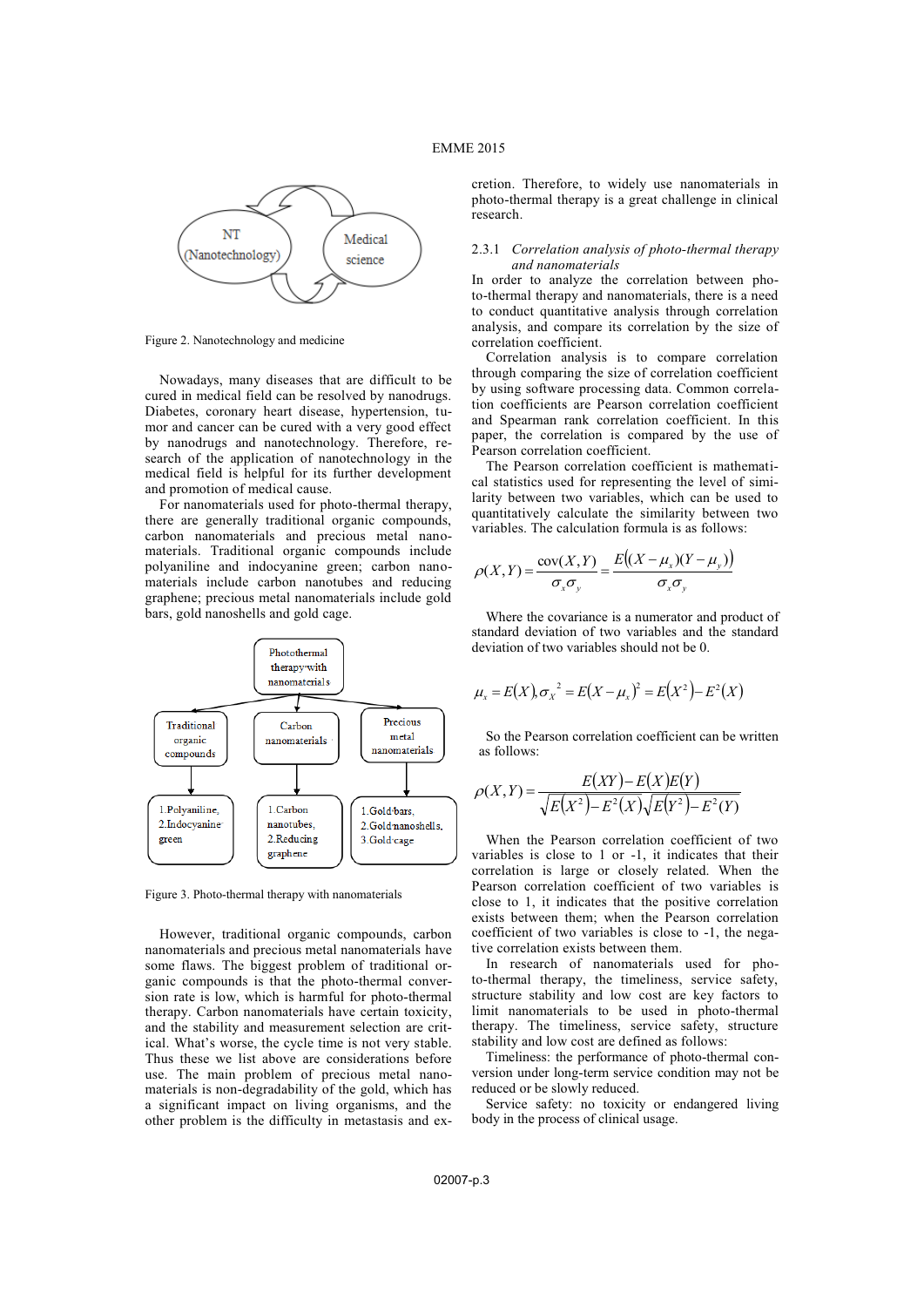# MATEC Web of Conferences

| $1.4010 \pm 1.1000$      |                   |                |                     |          |  |
|--------------------------|-------------------|----------------|---------------------|----------|--|
| Control variable         | <b>Timeliness</b> | Service safety | Structure stability | Low cost |  |
| Pearson correlation      | 894               | .885           | .855                | .802     |  |
| Significance (bilateral) | .856              | 840            | .825                | .811     |  |

Structure stability: After a long period or a certain period of use, its structure will not change.

Low cost: The selection of nanomaterials must be based on the principle of low cost; otherwise it is difficult to achieve a large-scale production.

Therefore, there is a need to establish a model of correlation between photo-thermal therapy and nanomaterials and obtain the following results by using SPSS software for processing.

The Table 1 shows that the correlation coefficient is between four factors**—**timeliness, service safety, structure stability and low cost. Photo-thermal therapy is above 0.8, indicating that based on these types of evaluation factors, the photo-thermal therapy is closely related to nanomaterials.

## 2.3.2 *Selected model of nanomaterials used for photo-thermal therapy based on comprehensive assessment system*

To further analyze the advantages of three kinds of nanomaterials (traditional organic compounds, carbon nanomaterials and precious metal nanomaterials) used for photo-thermal therapy, this paper selects nanomaterials that are the most suitable for photo-thermal therapy. Now, considering from four aspects of nanomaterials**—**timeliness, service safety, structure stability and low cost, this paper establishes a selected model of nanomaterials used for photo-thermal therapy based on comprehensive assessment system, thereby determining nanomaterials that are the most favorable for photo-thermal therapy. This is Dance that the constant in the same of the significant  $\begin{bmatrix}\n\text{Sum} \\
\text{Sum} \\
\text{Cumrt} \\
\text{Cumrt} \\
\text{Cumrt} \\
\text{Sum} \\
\text{Sum} \\
\text{Sum} \\
\text{Sum} \\
\text{Sum} \\
\text{Sum} \\
\text{Sum} \\
\text{Sum} \\
\text{Sum} \\
\text{Sum} \\
\text{Sum} \\
\text{Sum} \\
\text{Sum} \\
\text{Sum} \\
\text{Sum} \\
\text{Sum} \\$ 

First, based on:

$$
U = \{u_1, u_2, \cdots, u_m\}, m = 1, 2, 3
$$

Thereby determine evaluation index set  $=\{$  traditional organic compounds, carbon nanomaterials, precious metal nanomaterials }.

To calculate weight by using normalization method, the result is as follows:

$$
w = \{0.243, \quad 0.303, \quad 0.354\}
$$

Where the main expressive method of the weight is as follows:

$$
w = {\mu_1, \mu_2, \cdots, \mu_m}, m = 1, 2, \cdots 3 \left( \sum_{m=1}^{6} \mu_m = 1 \right)
$$

Determine the fuzzy relation matrix *R* by using subordinating function method, where:

$$
R = (R_1, R_2, R_3)^T
$$

 $\sqrt{ }$ 

(1) The evaluation scale of Level 1:

$$
\mu_{i1(u_i)} = \begin{cases}\n0 & u_i \ge v_{i2} \\
-\frac{u_i - v_{i2}}{v_{i2} - v_{i1}} & v_{i1} < u_i < v_{i2} \\
1 & u_i \le v_{i1}\n\end{cases}
$$

(2) The evaluation scale of Level *j* :

$$
\mu_{ij(u_i)} = \begin{cases}\n0 & u_i \le v_{ij-1} \text{ or } u_i \ge v_{ij+1} \\
\frac{u_i - v_{ij-1}}{v_{ij} - v_{ij-1}} & v_{ij-1} < u_i < v_{ij} \\
-\frac{u_i - v_{ij+1}}{v_{ij+1} - v_{ij}} & v_{ij} \le u_i < v_{ij+1}\n\end{cases}
$$

(3) The evaluation scale of Level *n* :

$$
\mu_{in(u_i)} = \begin{cases}\n0 & u_i \le v_{in-1} \\
\frac{u_i - v_{in-1}}{v_{in} - v_{in-1}} & v_{in-1} < u_i < v_{in} \\
1 & u_i \ge v_{in}\n\end{cases}
$$

Substitute data into the standard membership function formula with above parameters, and determine membership of all evaluation parameters for each rating level, thus constitute the fuzzy relation matrix *R* , namely:

$$
R = \begin{pmatrix} 0.6 & 0.7 & 0.6 \\ 0.3 & 0.2 & 0.25 \\ 0.1 & 0.1 & 0.15 \end{pmatrix}
$$

Via:

$$
S = w \circ R = (\mu_1, \mu_2, \cdots, \mu_m) \begin{pmatrix} r_{11} & r_{12} & \cdots & r_{1n} \\ r_{21} & r_{22} & \cdots & r_{2n} \\ \vdots & \vdots & \vdots & \vdots \\ r_{m1} & r_{m2} & \cdots & r_{mn} \end{pmatrix}
$$

$$
= (s_1, s_2, \cdots, s_n)
$$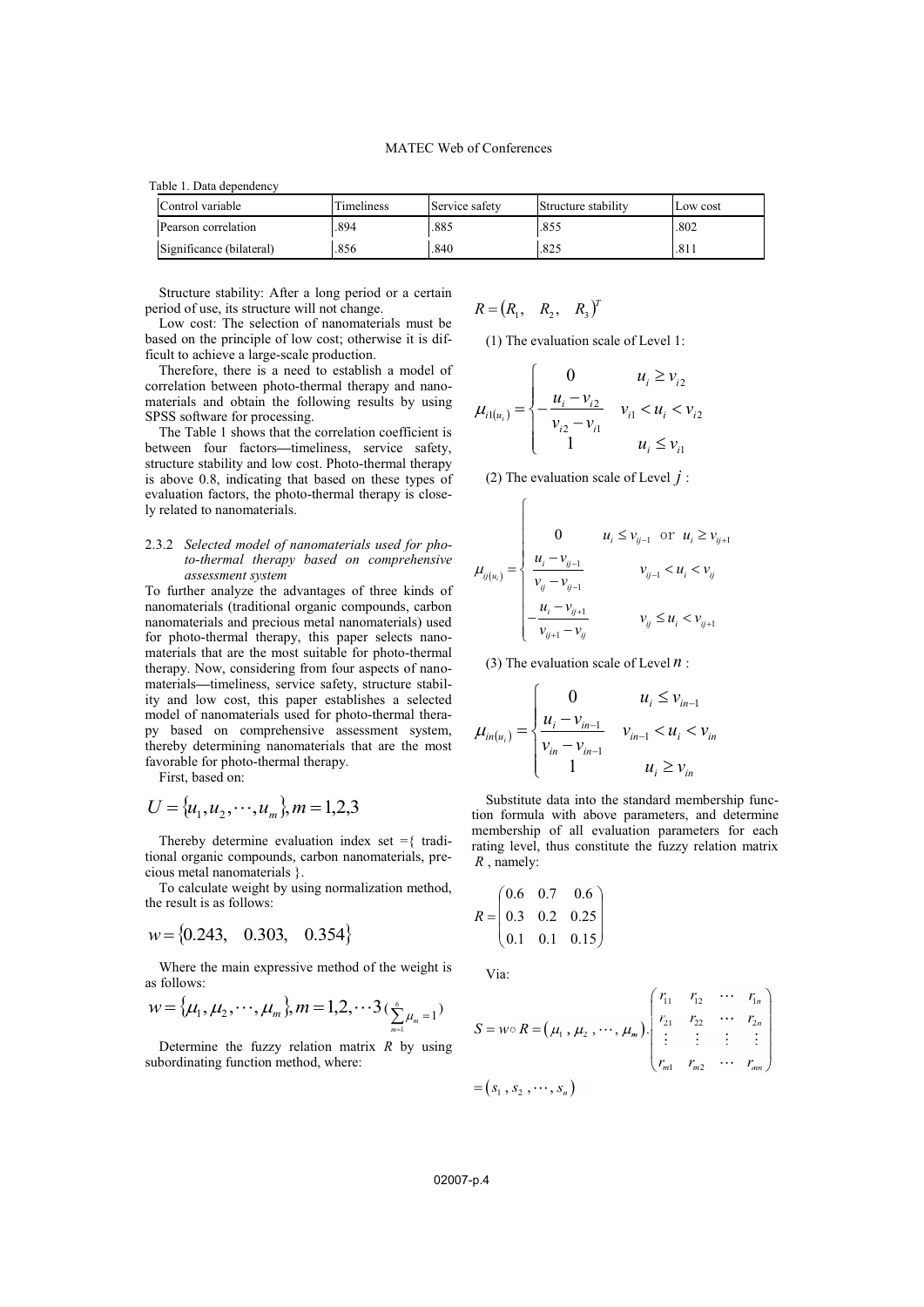## EMME 2015



Figure 4. Effectiveness diagram

| Table 2. Data dependency |  |  |  |
|--------------------------|--|--|--|
|--------------------------|--|--|--|

| Control variable         | Surgical equipment health | Operating room hygiene | Medical health |
|--------------------------|---------------------------|------------------------|----------------|
| Pearson correlation      | 894                       | .847                   | .878           |
| Significance (bilateral) | 805                       | .816                   | .835           |

Table 3. Credibility statistics

|                           | Cronbach's Alpha | Cronbachs Alpha based on standardized item | Number of item |
|---------------------------|------------------|--------------------------------------------|----------------|
| Surgical equipment health | .621             | .975                                       |                |
| Operating room hygiene    | .657             | .943                                       |                |
| Medical health            | .664             | .952                                       |                |

Obtain fuzzy evaluation set *S*, where " $\circ$ " is a fuzzy composition operator. Here, taking the fuzzy operator as  $M(\cdot, \oplus)$  operator, namely:

$$
s_k = \min\left(1, \sum_{j=1}^m \mu_j r_{jk}\right), k = 1, 2, \dots, n
$$

Substitute above result into above formula to obtain:

# $S = (0.265 \quad 0.375 \quad 0.360)$

Thus, compared with traditional organic compounds, carbon nanomaterials and precious metal nanomaterials have a larger proportion, which are the selected nanomaterials used for photo-thermal therapy.

### 2.4 *Analysis of photo-thermal therapy and human surgical health based on the mechanism analysis method*

Based on the understanding of the principle of photo-thermal therapy and its medical equipment, this paper analyzes nanomaterials used for photo-thermal therapy, and conducts further research on the selection of nanomaterials. The development of medical equipment and research of nanomaterials that used for photo-thermal therapy lay a foundation for human surgery, thus achieving the purpose of curing human diseases.

When photo-thermal therapy is used for human surgery to eliminate diseases in human bodies such as tumor and so on, hygienic problem is a serious problem that must be considered. Here, this paper will analyze through the mechanism analysis method from three aspects**–**the surgical equipment health, the operating room hygiene and the medical health.

Everything has its own law of development and basic principles. The mechanism analysis method is set up on this basis, which is a method of scientific research to find and summarize certain development and change rules through analyzing internal rule, reason and mechanism of the things. In the research and analysis of the mechanism of things, the deductive method and mechanism analysis are the same, both of which may be used cooperatively, thus playing a significant role in the research of the mechanism of things.

The mechanism analysis method is often widely-used in physics, chemistry and management circles. Especially in mathematical modeling, the mechanism analysis method is more accurate and closer to reality for analysis of mathematical problems.

For the use of photo-thermal therapy for human surgery, the surgical health is closely related to its effectiveness. The effectiveness diagram is in Figure 4.

In order to analyze the importance of surgical health